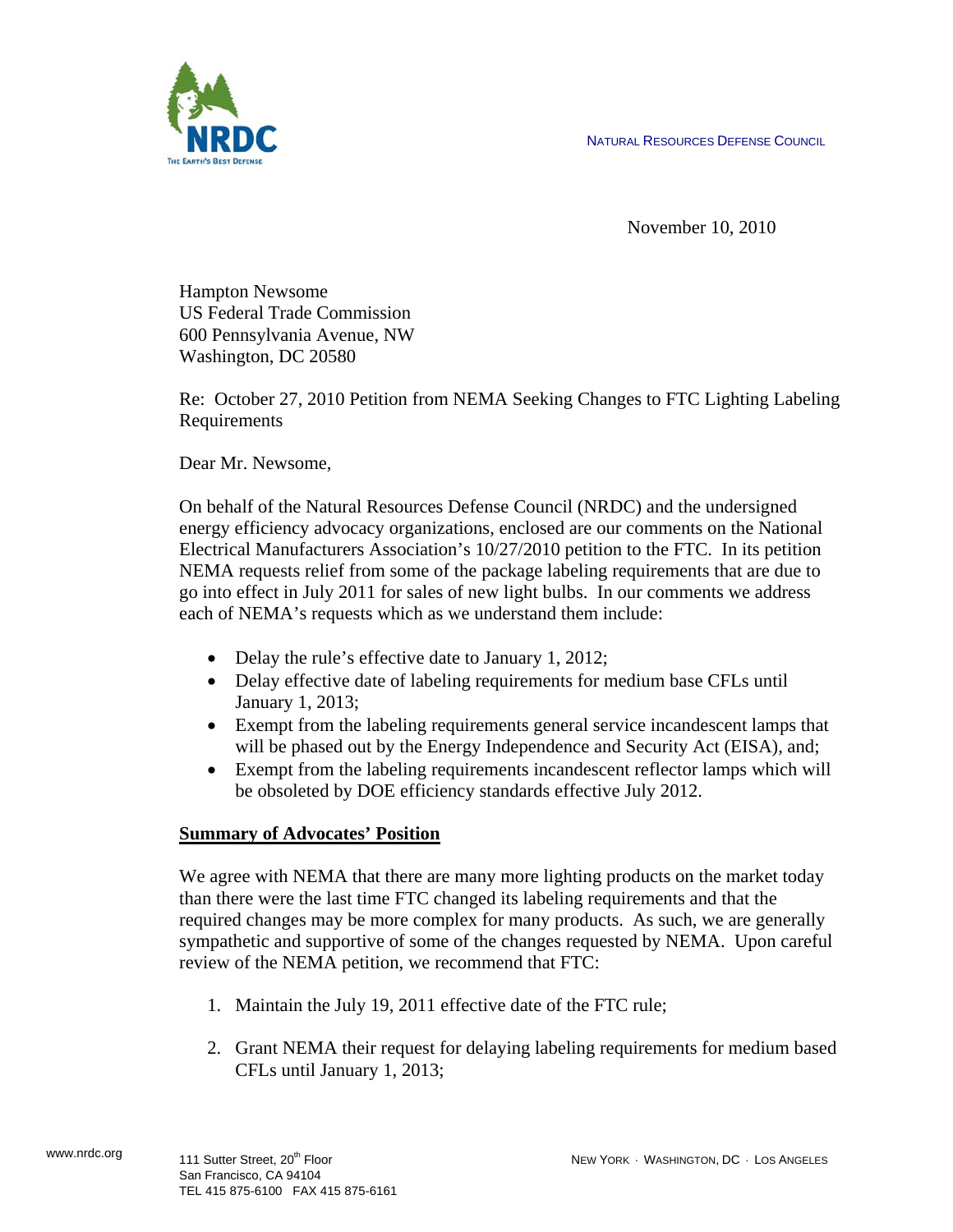- 3. Deny NEMA's request for exempting from the labeling requirements general service incandescent lamps that will be obsoleted due to EISA. To minimize the changes needed to the packaging of these lamps, allow manufacturers to opt out of providing the side/back panel information required by the FTC. Manufacturers would still be required to meet the FTC's front/main package requirements that include light output and operating cost claims; and
- 4. Grant NEMA their request to exempt from the FTC labeling requirements for the incandescent reflector lamps that will be obsoleted by the July 2009 DOE regulations.

The relief provided by these recommendations will significantly reduce the near-term labeling changes required of manufacturers. We believe our recommendations address NEMA's concerns to a significant degree while preserving the main benefits intended by FTC's final rule.

### **1. Final Rule Effective Date**

We do not agree with NEMA's request for an overall delay in the July 19, 2011 effective date of the FTC's lamp labeling requirements. This date is a full year from the date FTC published its final rule on July 19, 2010.

We believe it is essential for consumers to receive the information required by the new FTC light bulb labeling requirements as soon as possible. The new labels provide critical information, requiring for the first time information on the lamp's yearly energy cost and light appearance (color temperature). This information will help consumers make informed decisions in this increasingly complex marketplace, enabling them to more easily understand the operating costs of the products they are considering and, in many cases, may result in them shifting to a more efficient option.

In our comments below, we provide our support for NEMA's proposals to exempt and/or delay coverage of the labeling requirements for many products. These exemptions and delays will greatly reduce the number of products that will be required to make the required changes in the near term, making those remaining near-term labeling requirements more doable. As most of the energy saving halogen lamps and LED products are just being introduced to the market, we expect that these new products will carry the new label as soon as introduced. Therefore, the number of existing products impacted by the labeling rules as of July 2011 will be low. However, because the new products will be unfamiliar to most consumers, the information required by the FTC labeling rule will be especially important for consumer understanding of their performance and benefits in comparison to traditional incandescents. The FTC labeling rules not only require key information to be included on the package but also establish mandatory rules for calculating operating costs and savings claims. Thus, the rules also will help protect consumers from misleading or inaccurate claims which could otherwise give consumers a bad first impression of the new products.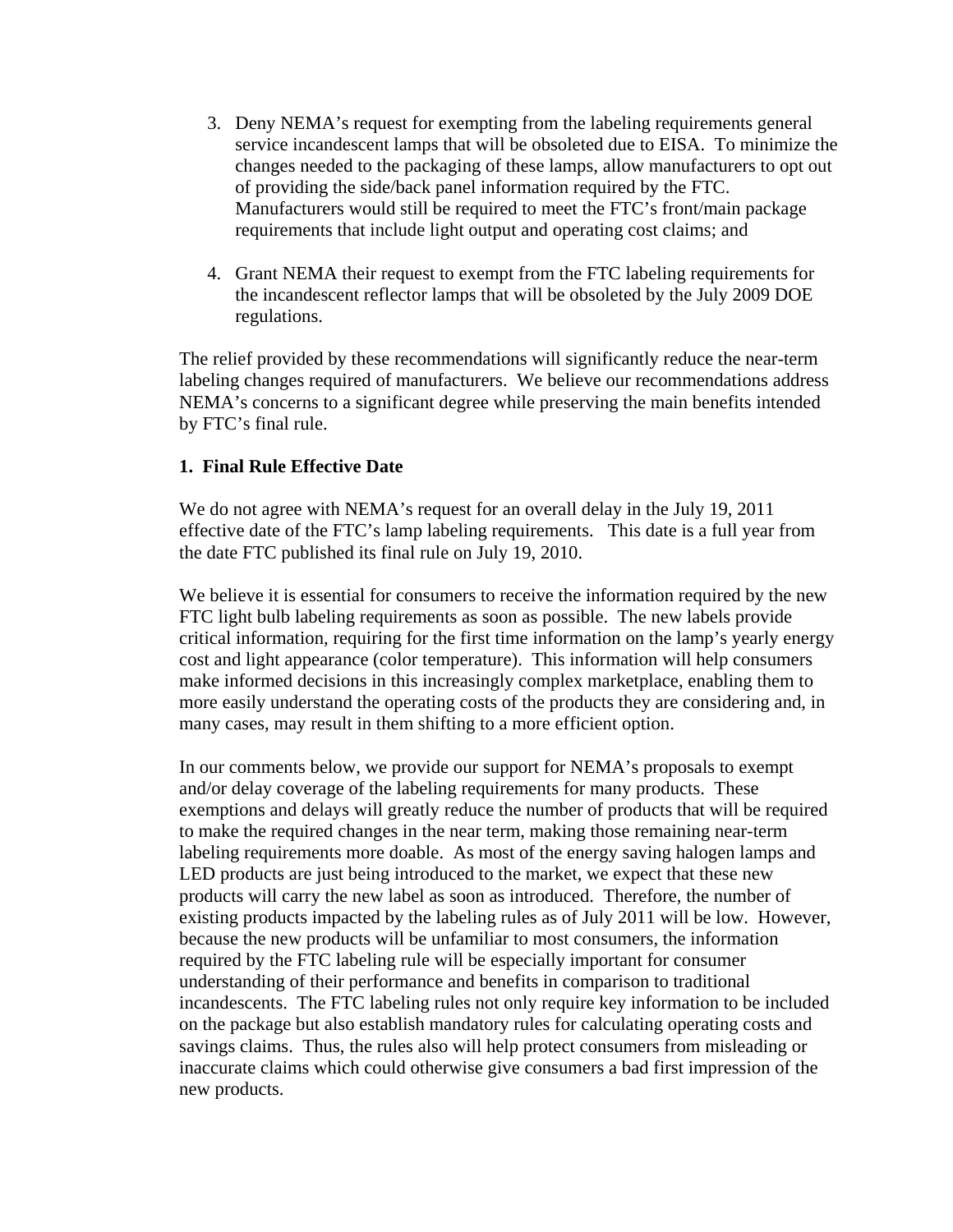# **2. Grant NEMA Their Request for Delaying Labeling CFLs Until 2013**

We are sympathetic to manufacturers' workload to update the packaging for medium base CFLs and agree to delay the full FTC requirements for CFLs until January 1, 2013. This delay provides the industry with almost 2.5 years from the date of the final rule to make the required changes. This delay will also allow manufacturers to focus on labeling their remaining incandescent offerings and the other new energy saving products they are bringing to the market.

Between July 19, 2011 and January 1, 2013 the FTC should still require manufacturers of CFLs to meet its current rules that require labeling of lumens, power and lifetime on the front panel, and for manufacturers to use the rules specified by FTC for calculating lifetime operating costs and savings claims. Manufacturers should be able to start using the labels on a voluntary basis in place of the existing requirements as soon as they choose.

# **3. Keep All Incandescent Lamps in the Labeling Program**

We do not agree with industry's proposal to outright exempt from the labeling requirements incandescent lamps that will be affected by the standards set in the 2007 EISA legislation. These are the least efficient lamps on the market and in some cases use four times more energy than the more efficient alternatives. Consumers are frequently unaware that the inefficient 75W incandescent that may only cost a quarter to buy may well cost them \$9/yr to operate. Armed with this information, they are more likely to buy the long lasting CFLs or more efficient energy-saving halogens – or even LED lamps. As more than 50% of the market (60W and below) is not subject to the EISA regulations until January 1, 2014, a lot of energy savings may be achieved by these labeling requirements that are scheduled to begin on July 2011.

As a compromise to the lighting manufacturers' proposal, we are open to a regulatory outcome that would allow manufacturers the option of not including the lighting facts information on the side/back panel. Those manufacturers that choose this option would only be required to make a slight modification to the front of the package, to substitute the current information on power, light output, and lifetime requirements with the new FTC front-panel requirements: brightness and annual energy costs. This would only require very minor changes in packaging, changes that should easily be achievable within the time frame provided by FTC.

# **4. Grant NEMA their request to exempt labeling of incandescent reflector lamps that will be obsoleted by DOE efficiency standards**

To help reduce the burden on the lighting industry, we do not oppose FTC granting an exemption for those incandescent reflector products which will be eliminated from the market by the standards effective in July 2012.